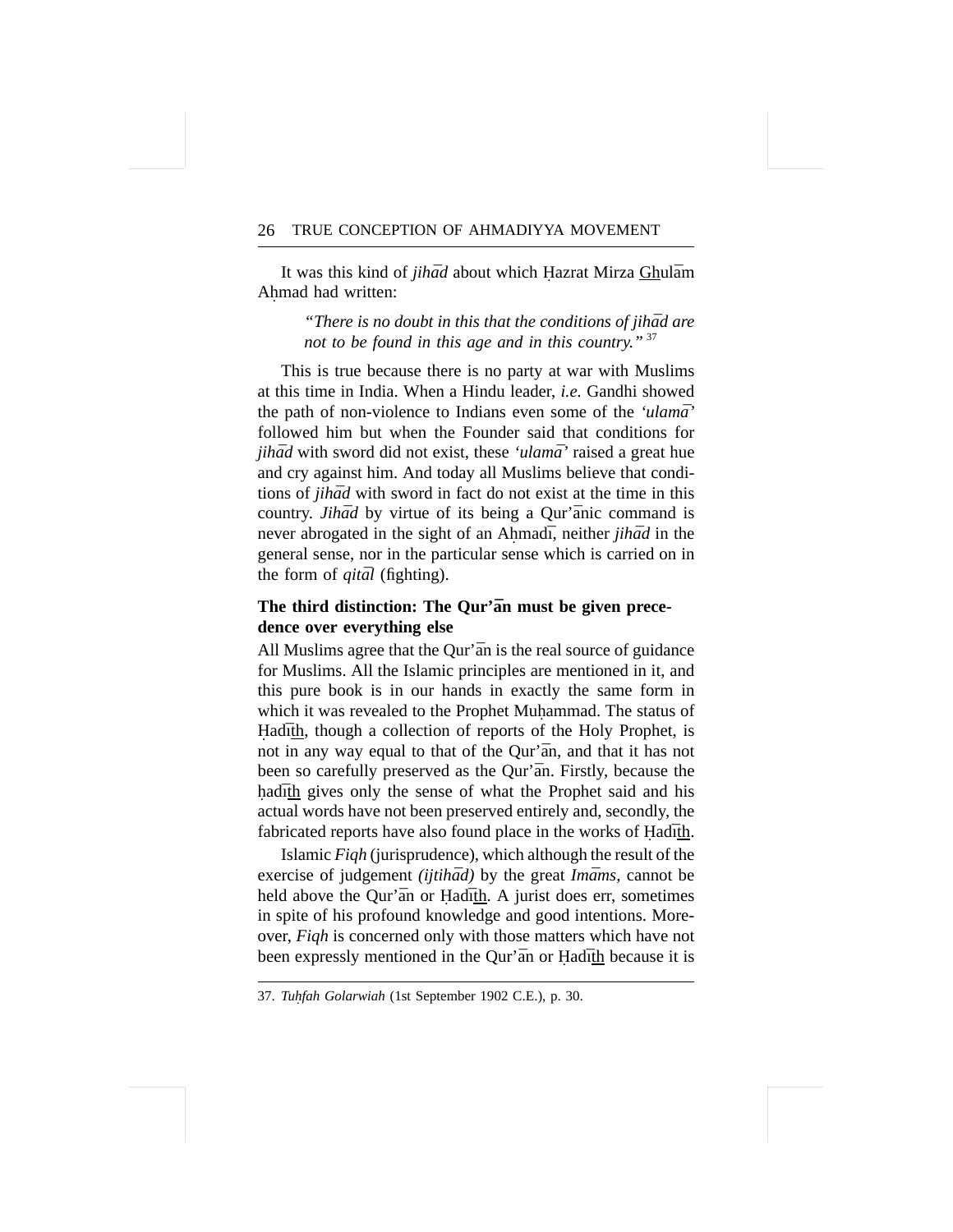only then that the need of *ijtihad* arises. As a matter of belief, though Muslims consider the Qur'an above everything else, practically they attach more importance to *Figh* over the Qur'an and the Hadith. The general attitude of the *Ahl Sunnah wal Jamā*<sup>'</sup>*ah* relating to all matters of principles of religion or a portion thereof is that they should refer to one of the four *Imāms*, and according to the Ahl Hadīth (Wahābīs) reference should be made to the Hadith of the Prophet. The argument brought forward in the first case is that *Imams* had a better understanding of the Qur'an than common Muslims and if perchance there seems to be a difference between the Qur'an and the *ijtihad* of an *imam*, they should better follow the *Imam*, as his knowledge and understanding of the Our'an was much superior to their own knowledge. And according to the Ahl Hadīth, if any difference exists between a hadīth and a verse of the Qur'an it should be solved in the light of the had ith, the latter being the saying of the Holy Prophet who had again the better understanding of the Qur'an.

Doubtless we should all bow our heads in complete submission to the sayings of the Holy Prophet but the difficulty is that all the words of a had  $\bar{a}$  that are not the actual words uttered by the Holy Prophet. Only the sense of his utterances has been conveyed to us and the words of the reports which are at present before us, are in most cases the words of the reporters. As compared to this the words of the Qur'an are definitely the same which were revealed to the Prophet; therefore, if we place the Had th over the Qur'an it would mean that we are giving a higher status to words, which are not certain, over the Divine communication which is absolute and certain in every respect. Besides this, the compilers of Hadith have very often differed themselves about the authenticity of a hadith. One hadith may be accepted by *Tirmidhī* or *Abū Dāwūd* but not by *Bukhārī* and *Muslim.* Again, a had th accepted by *Muslim* may be rejected by *Bukhārī*. Even the reports collected in *Bukhārī* have been criticized although the book has been regarded as the most correct book after the Book of God. It has been, however,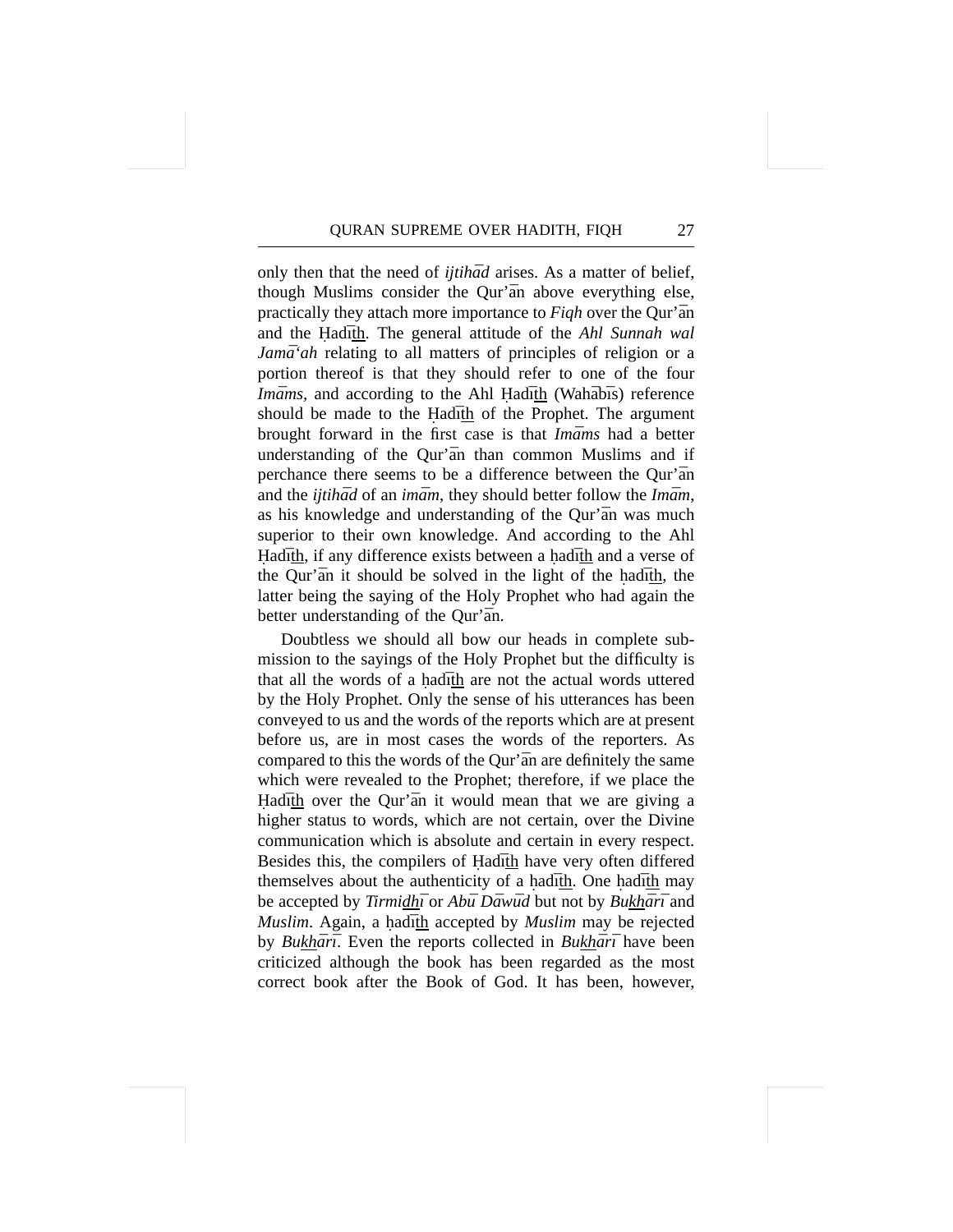declared the most correct book as compared only to the Qur'an because the authenticity of the Qur'an, unlike Hadith, cannot be doubted. Thus if we observe any contradiction between the Qur'an and a had th, in all cases the Qur'an should be given preference over the had $\bar{a}$ th. If a contradiction is found, the had $\bar{a}$ th should be interpreted to make it fall in conformity with the Qur'an or else it should be rejected.

The question of *ijtihad* of Muslim Imams is more clear than this. No doubt their knowledge of the Qur'an and Hadith was greater than ours but they were after all not infallible. Was it not possible for them to commit an error at some place while interpreting the Qur'an? Was their knowledge of the Qur'an equal to God's knowledge and free from the possibility of all errors? Again many times it happens that an Imam gives a judgement on the basis of a Qur'anic verse but fails to notice another verse which is more explicit on the subject. The instance of 'Umar is well known who exhorted Muslims not to exceed a certain limit in fixing up nuptial gifts *(mahr)*, otherwise the excess amount would be deposited to the *Bait al-Mal* (Public Treasury). An old lady stood up and argued with him by quoting the verse:

> *"And (if) you have given one of them a heap of gold, take nothing out of it."* <sup>38</sup>

This proves that even a heap of gold could be offered to a woman in marriage. 'Umar immediately apologized for his mistake as he had not thought of this particular verse at that time. This does not mean that the woman's knowledge of the Qur'an was greater than that of 'Umar. Similarly, if a particular verse escapes any Imam's notice, this does not go to slight his knowledge of the Qur'an. Again in matters of Hadith also he may err in his judgement, either being unaware of a particular report or forgetting it while contemplating over a subject.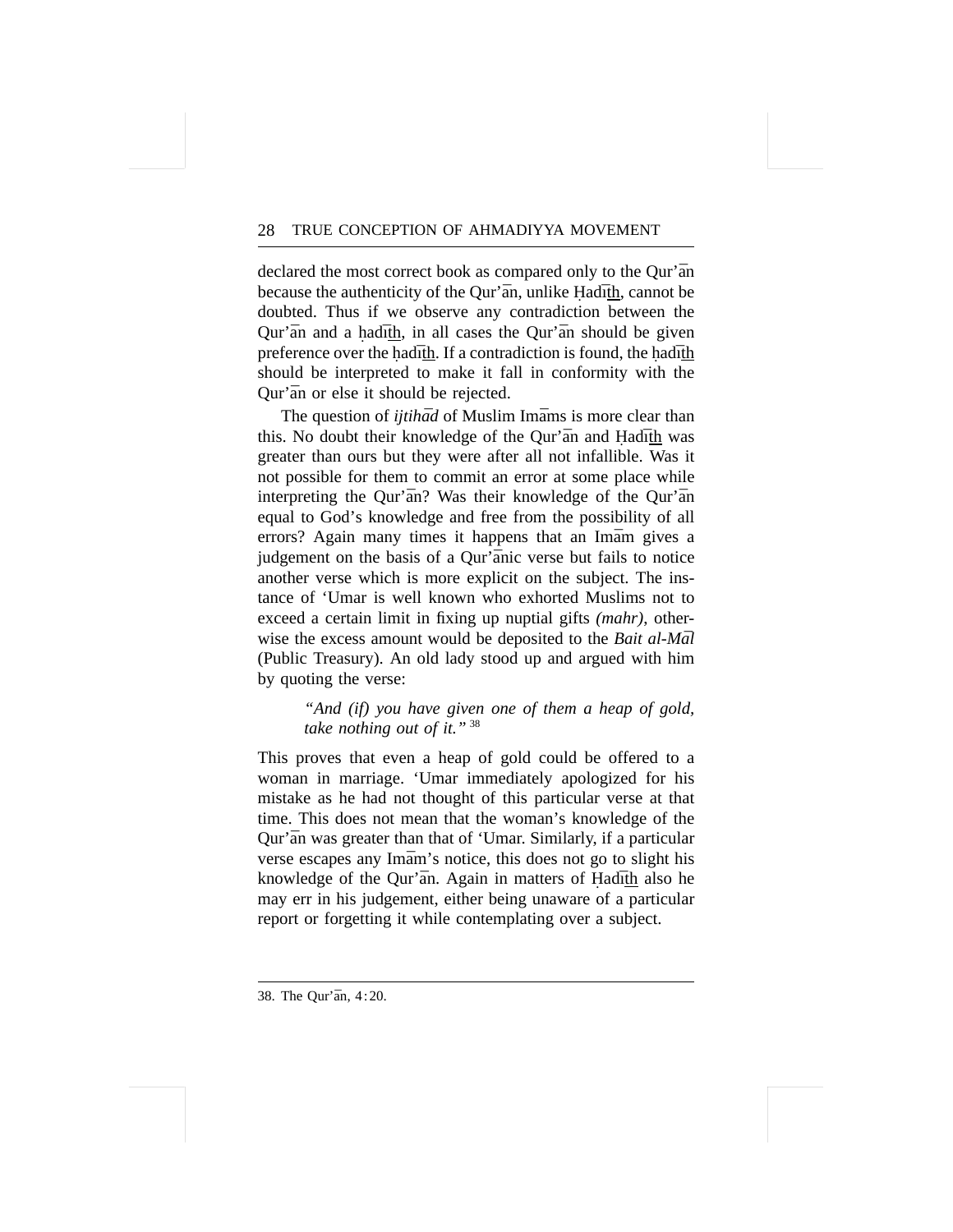The Qur'an and Hadith, therefore, should always be given preference over *Figh* or the *ijtihad* of the Imams. This mistake which has been referred to above is found among all the Muslim sects. Practically, all of them give preference to the sayings of their respective Imams over the Qur'an, with the result that this Divine Book has been relegated to the background. It is recited in prayers or for further reward of course but *Fiqh* is considered to be the real Sharī'ah of Islam. The natural beauty and simplicity of Islam has been lost in the labyrinth of arduous and nerve-racking questions which have ultimately sapped the energy of Muslim nation. The principles of Islam which had arrested the hearts of other people have become like riddles by the inclusion of such intricacies, which in the end blocked the progress of Islam. Books depicting the teachings of Islam written by European Christians were chiefly based on the works of *Fiqh* and they tried to excite hatred against Islam among the Europeans by presenting before them a confused and complicated picture of the simple doctrines and beliefs of Islam.

To remove all these misunderstandings and revive the movement for the preaching of Islam it was, however, essential that the original simplicity of Islam be restored. This was the work that Ahmadiyya Movement accomplished by laying due **.** emphasis on the importance of the Qur'an in a Muslims's life. The Founder explained not only the right place of the Holy Qur'an as compared to Hadith and *Figh* but also directed his whole attention to the study and teachings of the Qur'an. For the reformation of Muslims and for the propagation of Islam among non-Muslims he used the Qur'an as his chief instrument. In his poems along with his expression of love for the Prophet Muhammad, his love for and devotion to the Qur'an has also been fully manifested. The object of all this was that Muslims should develop a real thirst for the Qur'an and consider it a panacea for all their ills and the basis of all their progress. They should go ahead with it to conquer the world as they did before in the early days of Islam.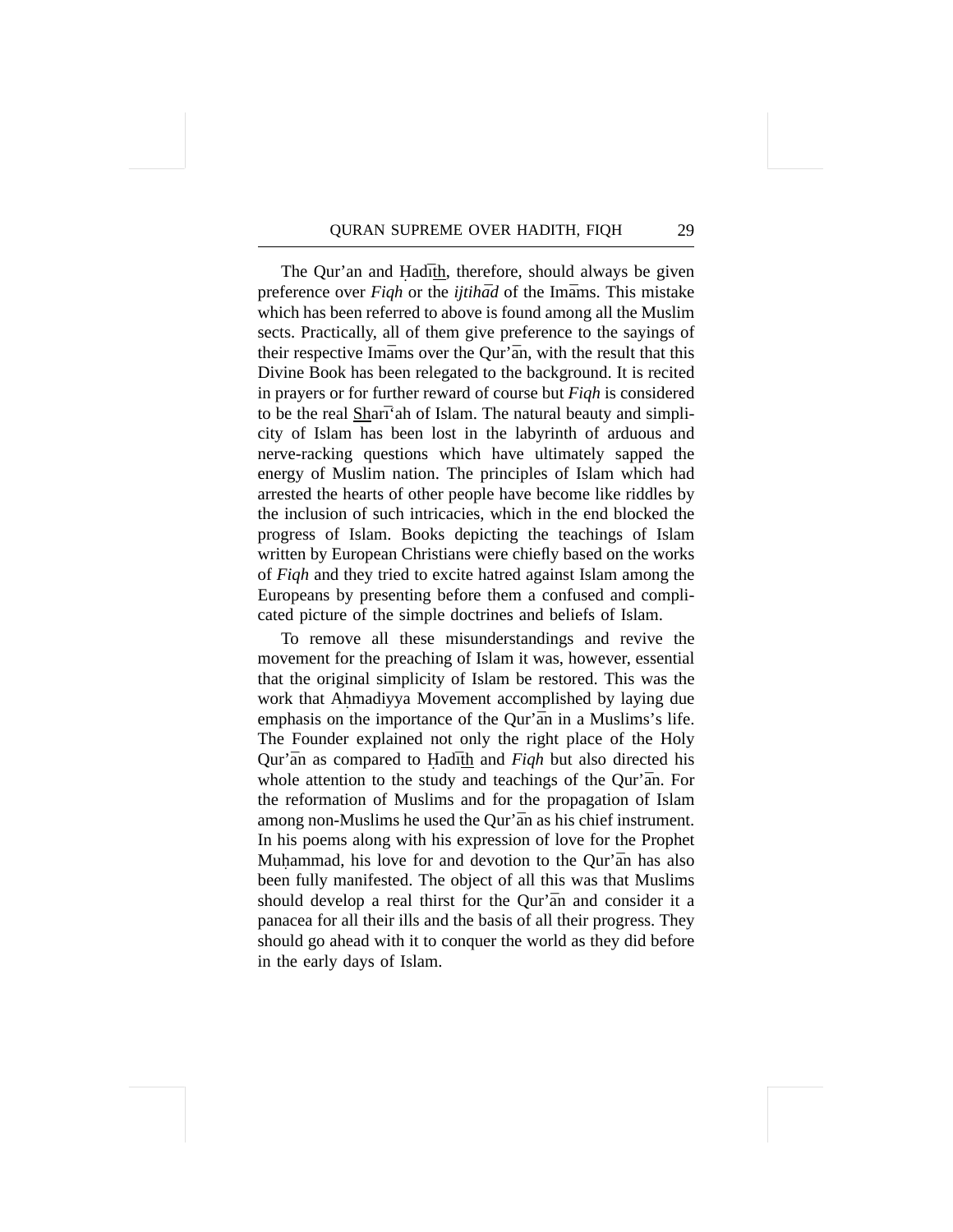Whatever success the Ahmadiyya Movement has achieved **.** in its missionary activities is due to the fact that it has placed the Qur'an above everything else. Although the Ahmad is fully respect the Hadith and thereafter the *ijtihad* of the Imams and after the Qur'an they refer to and accept these two as sources of information on religious matters, yet their main energy is spent in disseminating the knowledge of the Qur'an which was the real source of the life of Muslims before, and it is the Qur'an which is still capable of giving them life. The *Figh* throws light on certain details of our religion and the Hadith, apart from this, contains valuable teachings for high morals but the Qur'an is far superior to both of them. It not only lays down the principles of religion, or sheds light on certain fundamental problems or teaches the highest morals to men but also generates faith in God and creates in man the will for action. And this faith is the real source of all religious life. In short, by giving preference to the Qur'an the Ahmadiyya Movement has set up the right basis of reformation among Muslims and preaching of Islam among non-Muslims.

# **Glory of the Qur'an manifested**

Ahmadiyyat not only gave preference to the Qur'an, not only expressed its love for it and not only popularized its teachings but also, above all, proved that it was a book of great knowledge and learning. Hazrat Mirza Ghulām Ahmad in his earlier writings based all his arguments on this Divine Book whether these were in support of Islam or for repudiation of some other false doctrines. In important discussions and controversies his usual practice was to go through the whole of the Qur'an from beginning to end and derive all his conclusions from it. While debating with a Christian Missionary 'Abd Allah Atham, in 1893 C.E., he laid before him the principle that whatever claims or arguments were advanced from either party, should be based on their respective religious scriptures. He followed this principle throughout his written controversy and deduced all his claims and arguments in favour of Islam or against Christianity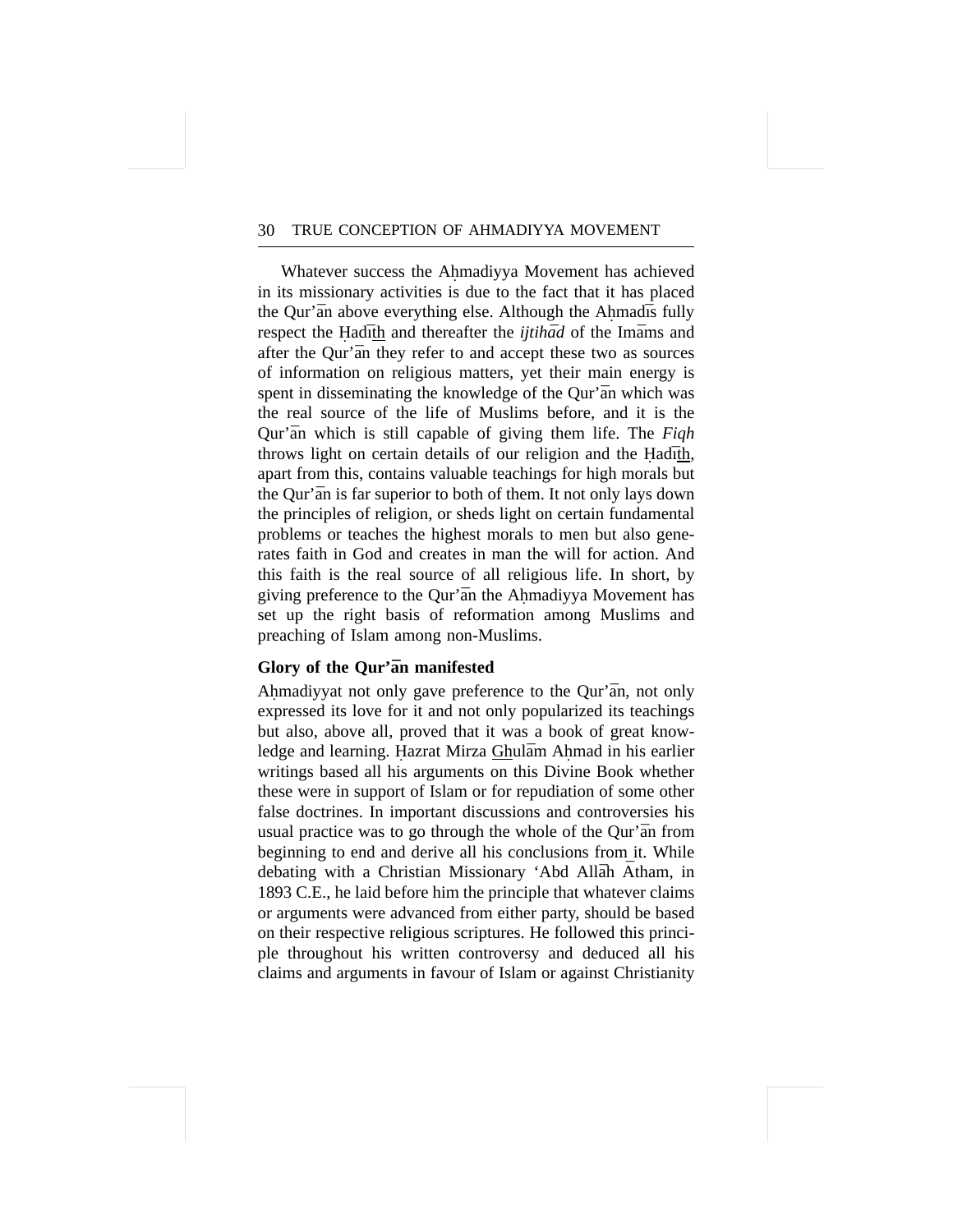from the Qur' $\bar{a}n^{39}$  But the Christian Missionary could not fulfil this condition. Similarly in his lecture delivered at the Religious Conference held at Lahore in 1896 C.E. in reply to the five fundamental religious questions put forward by the organizers of the meeting, the Founder kept in view the same principle.<sup>40</sup> This distinctive feature of the Qur'an not only gives it preference over other sacred Books but also is a strong argument for its being revealed from God. For it is impossible for a man to comprehend all the claims and furnish all the arguments necessary thereof in establishing the truth and refuting falsehood in every form for all times to come. Thus in this way he firmly established the glory and grandeur of the Qur'an which cannot be denied by any wise person. The literature published today by the Ahmadiyya Movement reflects this main characteristic of the Qur'an that its greatness can be manifested on rational grounds.

# **The fourth distinction: Islam is an intellectual and scientific religion**

From among the sacred scriptures, the Qur'an is perhaps the only Book that has laid emphasis on the application of reason and intellect. The principles of religion have been undoubtedly taught by Divine revelation. Human intellect does not discover them as their discovery is beyond its reach; these principles are according to the nature of man and are also in conformity with man's intellect. That is why the Qur'an has enjoined the use of intellect in understanding whatever has been revealed therein. To discover God and His attributes is above the human faculties; because whatever is discovered by intellect is also subjected to it. If man was capable of discovering God and also His attributes, he was also capable of overpowering Him which is, however, not possible. Man can discover the laws of nature and the properties of matter and can overpower and utilize them for his own benefit but God is far above from him. It is God Who is his Lord and Master and it is He Who manifests Himself to

<sup>39.</sup> This controversy was published under the title *Jang-i Muqaddas* — Ed. 40. The *Teachings of Islam* is an English translation of this lecture — Ed.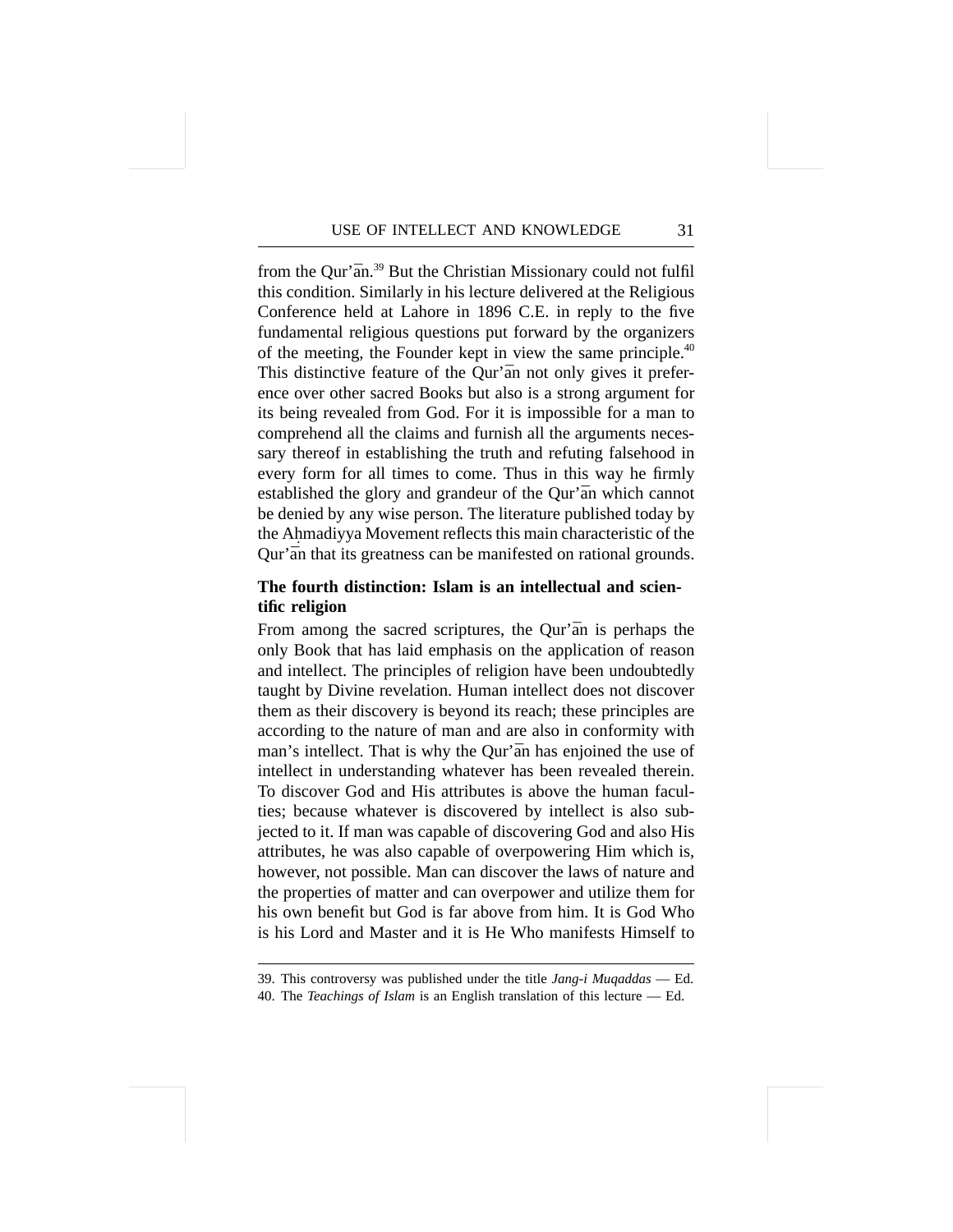man. This manifestation is done in the form of revelation, which is one of the sources of man's knowledge and is superior to his intellect. Nevertheless it is true also that matters which are revealed to man by God are not, and naturally should not be, against human intellect, because intellect after all is also a Godgiven power in man. Therefore, whatever is unacceptable to man's intellect and his nature cannot be meant for him. Now if we think over it a little carefully we find that the existence of God, His unity, His attributes of *Rabūbiyyat* (Lordship), His Beneficence and Mercifulness, His promise of reward and threat of punishment for man's actions etc. all these are understandable. But belief in the Trinity, *i.e.* Three in One and One in Three, or in the Atonement, *i.e.* the taking of all the sins of humanity by one person on his shoulders, or transmigration of souls cannot be accepted when judged on rational grounds.

As the principles of Islam are in harmony with man's intellect, therefore it has been enjoined on its followers that they should also apply their intellect for understanding the details of these principles. This is indeed what is called the exercise of judgement *(ijtihād)*. Islam is thus a rational religion in respect to its principles and its details. For this reason there was no priestcraft, monkhood or papacy in Islam, but unfortunately in imitation of other religions a privileged class of the *Mullas* also came into existence among Muslims. If the use of intellect was encouraged, the authority of such people could not be maintained, therefore they prohibited the use of intellect in religious matters. Anybody who raised an intellectual question was dubbed as *kafir* and atheist. In the progress of Islam this again was a great obstacle which was removed by Ahmadiyyat. Thus **.** it was shown to the world that Islam was, in fact, the rational religion and its teachings and beliefs were open to intellectual criticism.

Intellect and knowledge go side by side. When man applies his intellect to a matter he advances in his knowledge too. Thus, when Islam enjoined its followers to make use of their reasoning faculties and even in matters religious its use, unlike other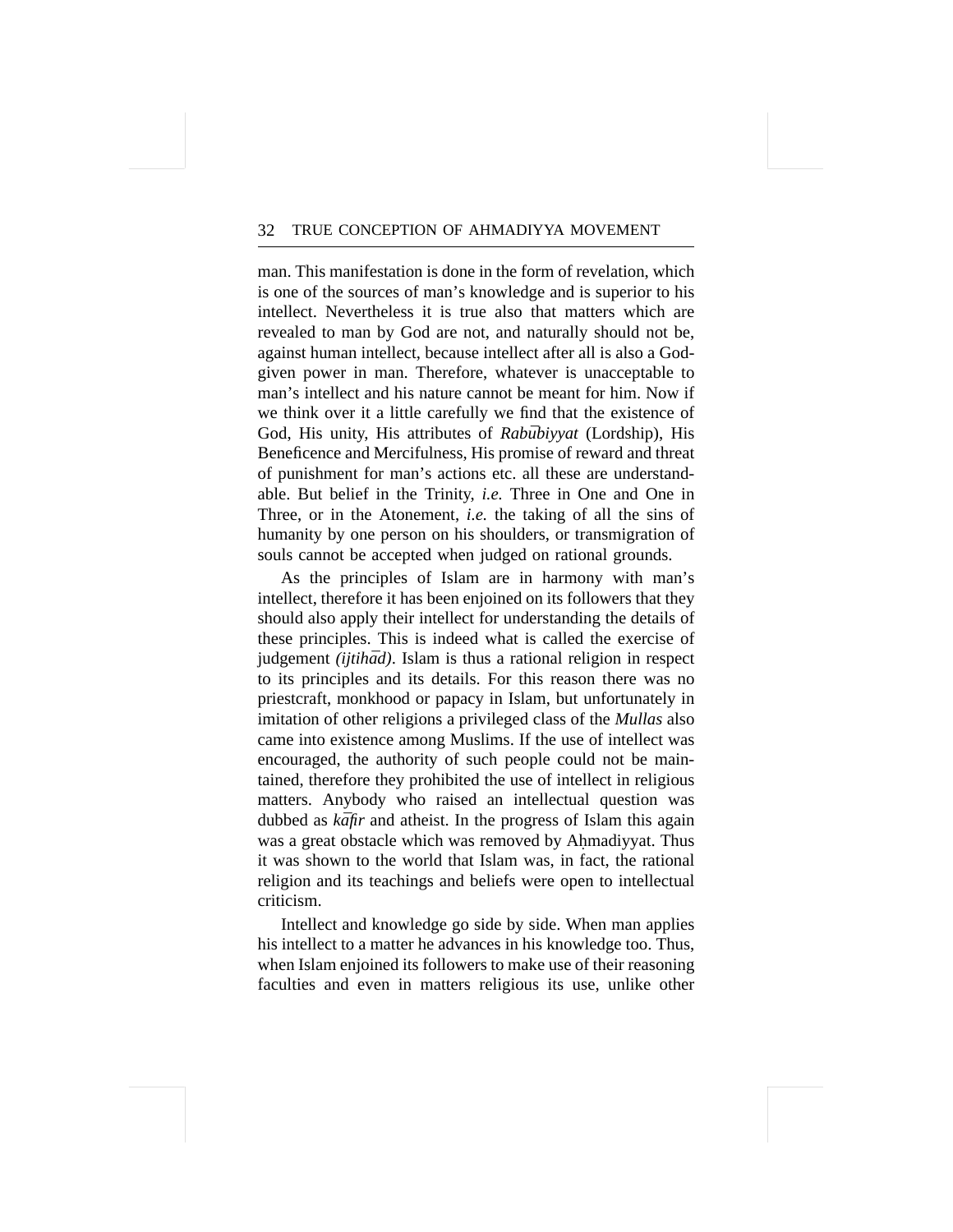religions, was not forbidden, the result was that the Arabs who were an illiterate people became the torch-bearers of scientific knowledge to mankind and the light that was shown in Arabia illuminated the whole world. The Holy Qur'an itself is a source of great knowledge and wisdom, that is why it has been named *al-Qur'ān al-Hakīm* i.e., the Qur'ān full of wisdom, for it has set up the very foundation of religion on science and has given a rational basis to the principles of religion. All the baffling problems of religion such as existence of God, His Unity, Divine revelation, reward and punishment of actions, conception of hell and heaven etc., have been explained in a philosophical way. It is not only the religious truths that have been explained rationally but also attention has been drawn to material sciences. By the use of this knowledge man can overpower the forces of nature and utilize them for his own benefit. Whatever is between heaven and earth is subservient to him. It has been repeatedly mentioned in the Our'an that man can control the seas, mountains, winds and other forces of nature.<sup>41</sup> At one place such persons have been called "men of understanding" <sup>42</sup> in the Qur'an, that is the possessors of wisdom who both remember Allah and also reflect on the creation of heaven and earth. It is evident that the starting-point of all the material sciences is the reflection on God's creation.

Religious narrow-mindedness has often stood in the way of scientific progress, several examples of which can be met with in Christian history. When Western scholars opened new avenues for scientific discoveries, after getting light from the Islamic sources, the priestly class declared them the worst kind of infidels, followers of Satan and heretics, and tortured them in every possible way. Contrary to this, in Islam, with the progress of spiritual and religious teachings, Muslims did not lag behind in scientific and philosophical knowledge. We find historians, philosophers and scientists working along with religious teachers, Imams and jurists. It is a curious fact of

<sup>41.</sup> The Our'an, 14:32-33; 45:13; 31:20.

<sup>42.</sup> *Ibid.,* 3:190.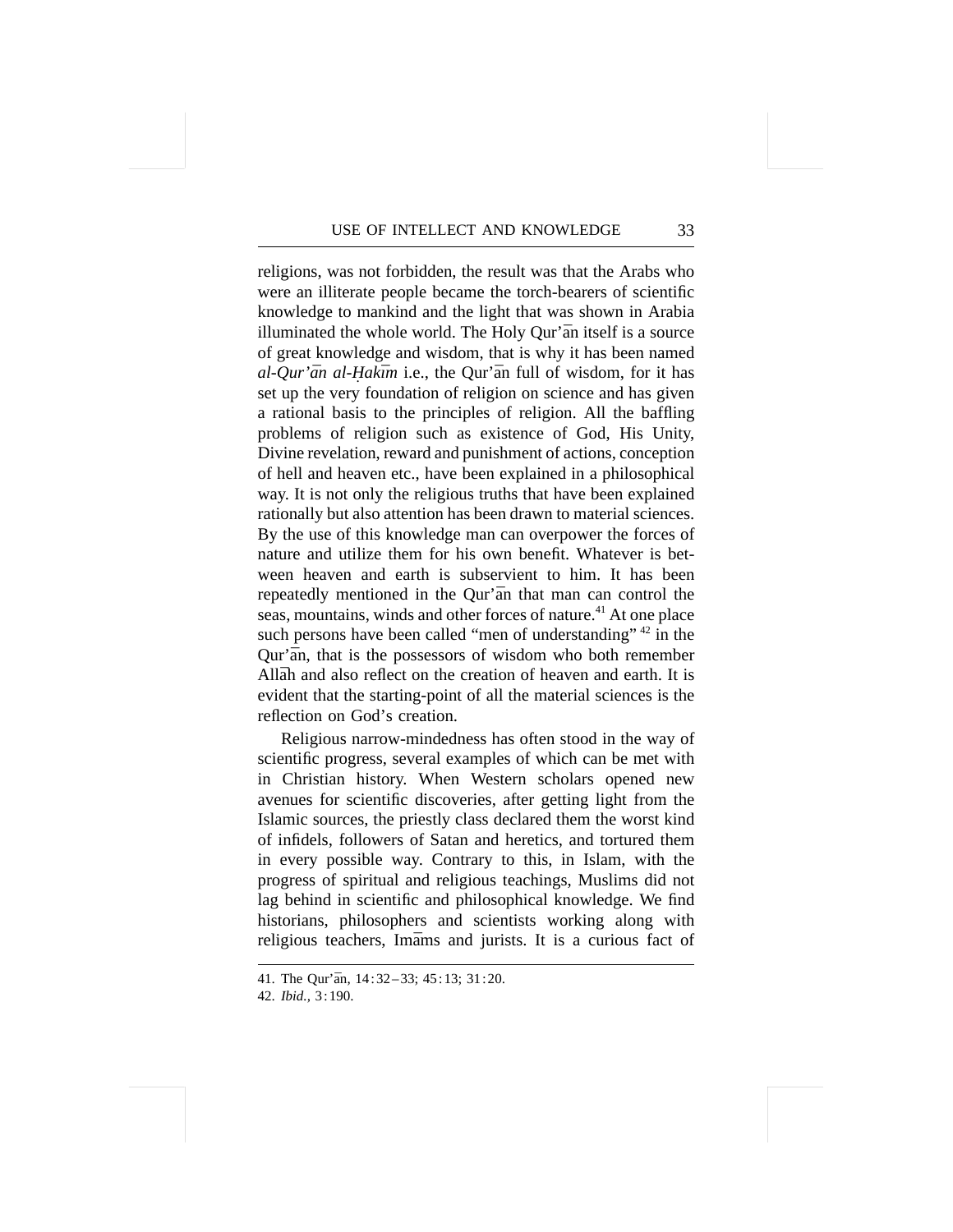history that when Muslims gave up Islam for worldly gains their material progress also came to a halt. Disgrace, illiteracy and ignorance followed in its wake and their condition became like those Christians who once declared scientific progress to be a great heresy. This brought on their heads all sorts of miseries and misfortunes, and ignorance prevailed on a large scale among them. Ahmadiyyat once more established a healthy relation **.** between intellectual and spiritual truths to combat the false conception that knowledge and human intellect were incompatible with religion and spirituality.

# New light about interpreting the Qur'an

The most beneficial work in this respect done by Ahmadiyyat **.** was to interpret the Our'an in a scientific and literary manner. There was a time when ordinary matters mentioned in the Qur'an were interpreted by fanciful and imaginary stories with the result that the new generation of Muslims having modern outlook on life thought such fantastic stories to be part of the Qur'an and expressed their disgust at them and at the book which incorporated them. The 'ulama', instead of removing such doubts, started issuing *fatwas* of *kufr* (verdicts of heresy) against everybody who differed with them even in minor details of religion or who did not accept the stories of the Our'anic commentators as next to the word of God or who gave vent to any objection against religion. At this crucial moment Ahmadiyyat without caring for the **.** *fatwa¯s* of *kufr* fought against the ignorance and the narrow-mindedness of the *'ulama*'. It showed to the world that the Qur'an is clear of all such spurious matter and that scientific research in different spheres of knowledge, in fact, does not go against the spirit of religion. Religion was not subjugated by science, as was thought by the educated Muslims of the age, rather science was to follow the higher values of spiritual life to ensure real peace in the world.

While interpreting the Qur'an, the Qur'an itself should have the priority over everything else and then should come the Hadith, but the Hadith dealing with stories must be accepted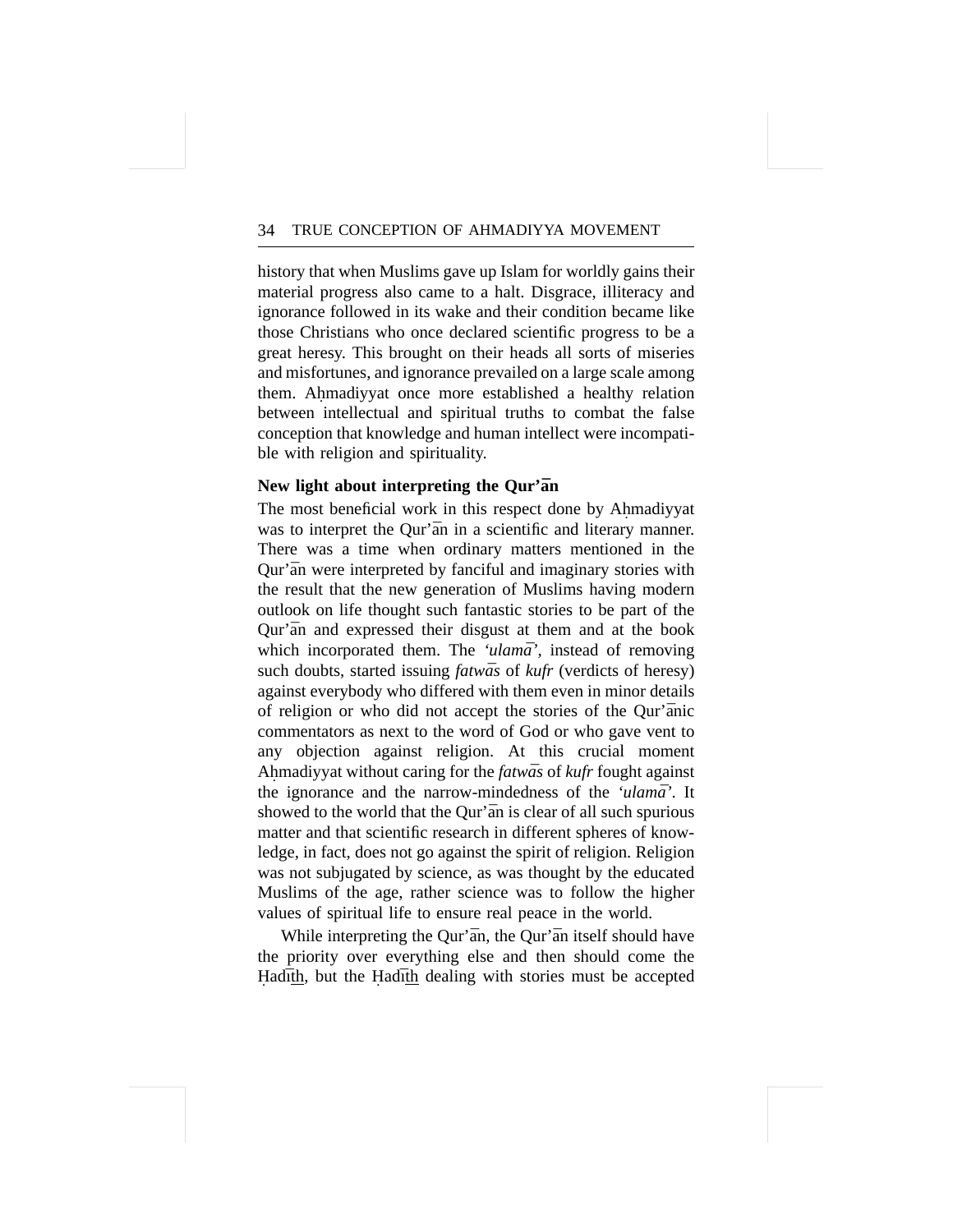after great caution and scrutiny. While consulting Arabic lexicons care should also be taken in selecting meanings of words. If a verse can be interpreted two ways, according to the literal meaning of the words, preference should be given to that interpretation which does not go against history, human intellect or experience. Thus the Qur'an at present is deemed as a book of great learning and science and has proved to be a guide and source of healing to ailing humanity. The whole Islamic literature, appearing today, seems to be saturated with this new spirit. As the *Moslem World*, a Christian quarterly, stated in its July 1931 C.E. issue, the English translations of the Holy Qur'an done by other Muslims later on resemble very closely the version of Ahmadiyyat. **.** 43

#### **The fifth distinction: Revival of Islamic Brotherhood**

From the beginning the message of Islam was meant for the whole of mankind. Arabs or non-Arabs, Iranians or Abyssinians, were addressed by Islam. All these nations and religions, Christians or Jews, in short, all nations and religions who had deep-rooted enmity for one another were given a message of peace, brotherhood and tolerance. No religion can be universal in its teachings unless it is based on broad principles. In this respect no other religion can stand in comparison with Islam. Muslims were required not only to believe that truth was found in the other religions of the world, that the religious savants and the sacred scriptures of other nations were to be respected, that prophets and messengers were sent to every nation and country with Divine directions and revelations, and that there was light and guidance in the previous scriptures but also faith in the prophets and the sacred scriptures was made obligatory on every Muslim like faith in the Prophet Muhammad and the Qur'an. This liberal attitude attracted men's hearts towards Islam. It was not only a theory but Islam in fact wanted to develop amongst its followers an outlook that all humanity should be considered

<sup>43.</sup> For elaborate quotation see Maulānā Muhammad 'Alī's Preface in his English Translation of the Our' $\bar{a}n$ . - Ed.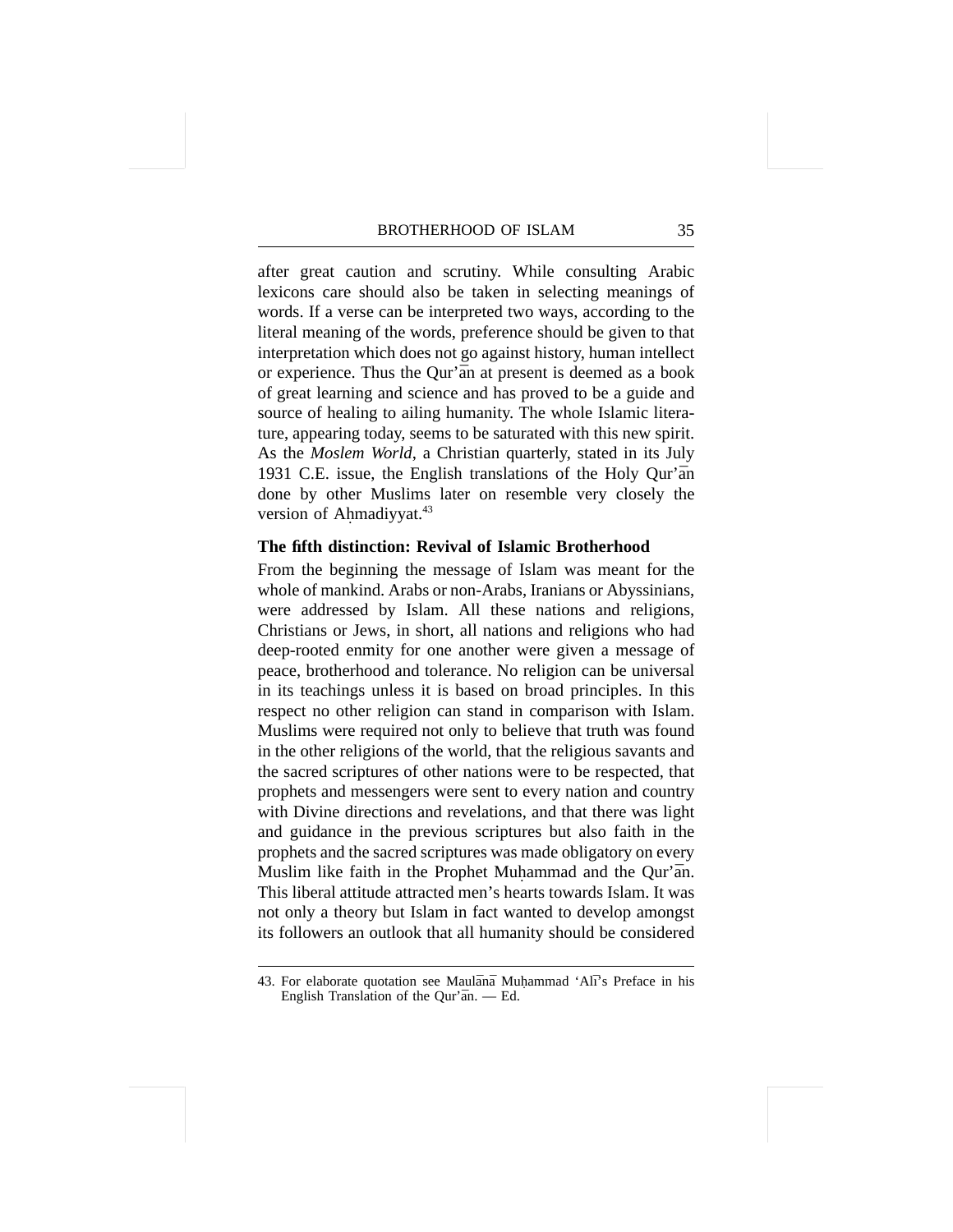one family, all mankind as one nation. The Qur'an thus laid the foundation-stone of the unity of mankind when it declared:

*"All people are a single nation."* <sup>44</sup>

They are, however, not a nation in name only but their Lord is also one:

> "All praise is due to Allāh, the Lord (Rabb) of the worlds *or nations."* <sup>45</sup>

And *Rabb* is He Who fosters, brings up and nourishes things gradually to make them attain perfection. Thus to make different nations to attain perfection He sent His messengers in every age for their spiritual and moral upliftment. Every community had a Messenger, every nation had a guide and a prophet,<sup>46</sup> there is not a single nation where a warner has not appeared.<sup>47</sup> such are the teachings of the Qur'an not met with in any other scripture. Then amongst its followers Islam created such a spirit of brotherhood that after accepting Islam a monarch and a slave were treated alike in their capacity as Muslims. It was the result of this spirit of equality and fraternity that wherever Islam went, it attracted millions of people under its fold, because after accepting Islam nobody was asked to renounce the prophet or the sacred scripture in which he formerly believed. Thus every Muslim was enjoined to respect the spiritual leaders of every nation and country.

This basic aspect of the Islamic teachings was unfortunately lost sight of by the Muslim *'ulama*' who started declaring their own brethren-in-faith infidels on minor differences. When narrow-mindedness takes such a strong hold on a nation, that its members fail to tolerate difference of opinion among themselves, how can they be tolerant towards other nations? In short, this mutual *takfor* (denouncing one another as heretics)

- 46. *Ibid.,* 10:47.
- 47. *Ibid*., 35:24; 16:63.

<sup>44.</sup> The Our'an, 2:213.

<sup>45.</sup> *Ibid*., 1:1.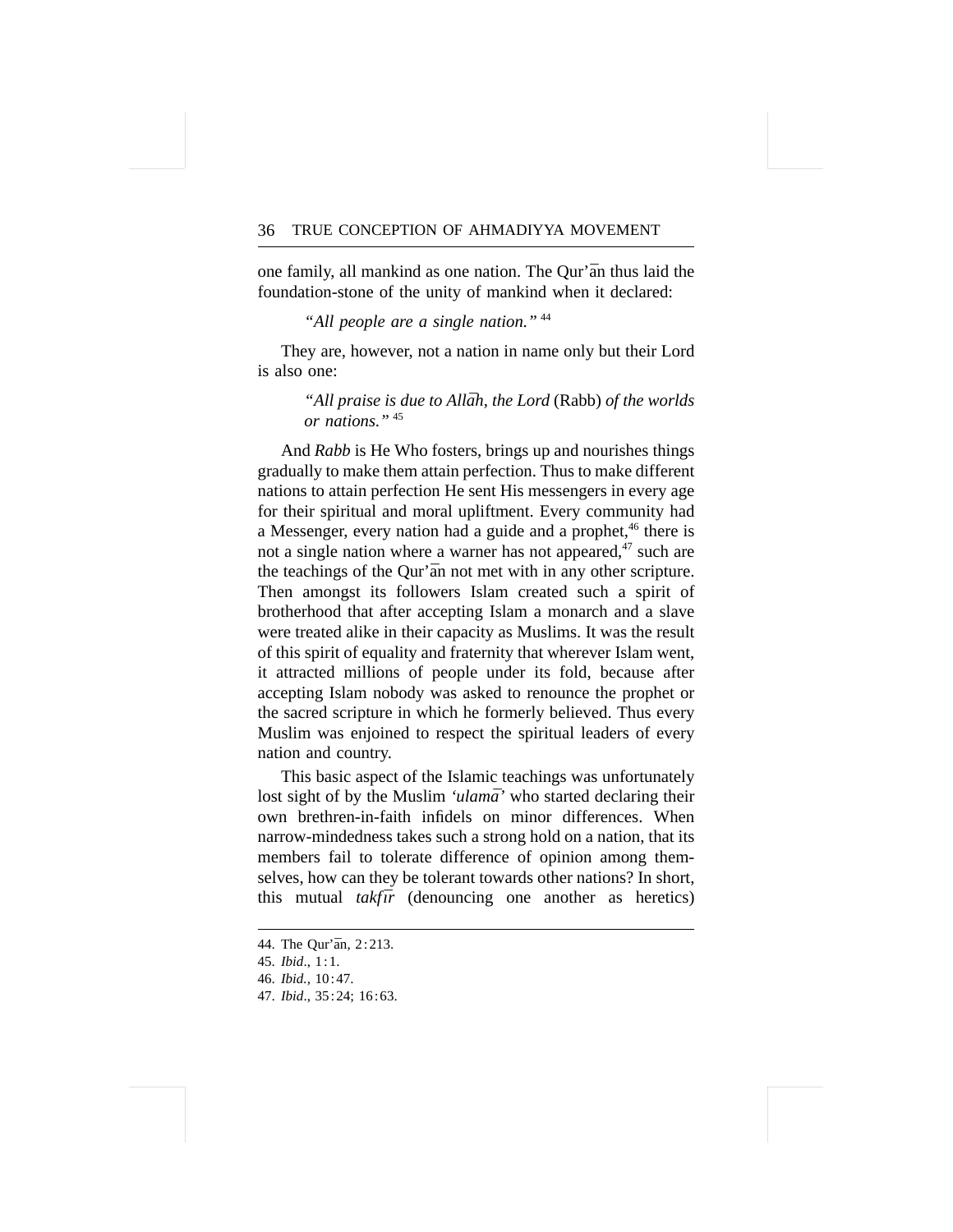destroyed the spirit of Islamic tolerance and liberty which was a source of bringing other people under its fold. Ahmadiyyat, **.** however, revived once again this lost speciality of Islam. As far as other nations were concerned, the Founder of the Ahmadiyya **.** Movement took another bold step and declared that Ramachandra and Krishna were also prophets of God raised in India according to the Qur'anic verse:

> *"And (We sent) messengers We have mentioned to thee before and messengers We have not mentioned to thee"*, 48

and the Vedas were also the revealed books of India.

Obviously, when the Qur'an has declared it as a matter of principle that prophets have been raised in every nation and country, how is it possible that the Hindu nation which had a great civilization of its own should have also lately remained neglected by God, and no prophet should have been raised in that nation? At the time of the conquest of Iran, the companions of the Holy Prophet, under the same principle, treated the Fireworshippers (Zoroastrians) as the People of the Book. The extension of this Islamic principle harbours the secret of the success of Islam.

# **The sixth distinction: The door of** *ijtihad* **is open**

However good and perfect principles may be given to a nation, unless that nation has an opportunity for progress, such principles cannot be of much use. Principles are like the roots of a tree and the other details like its branches. If there is enough space for the tree to spread its branches far and wide, its strong roots indeed become a help for its proper growth. If there is no scope for its branches to spread, its roots shall also soon shrivel and cramp and cause an early death to the whole plant. The tree of Islam had strong roots in the form of sound principles and its branches had a great scope to spread because of the opening of the door of *ijtihad* (exercise of judgment). *Ijtihad* means to exert oneself and make use of one's intelligence for some cause.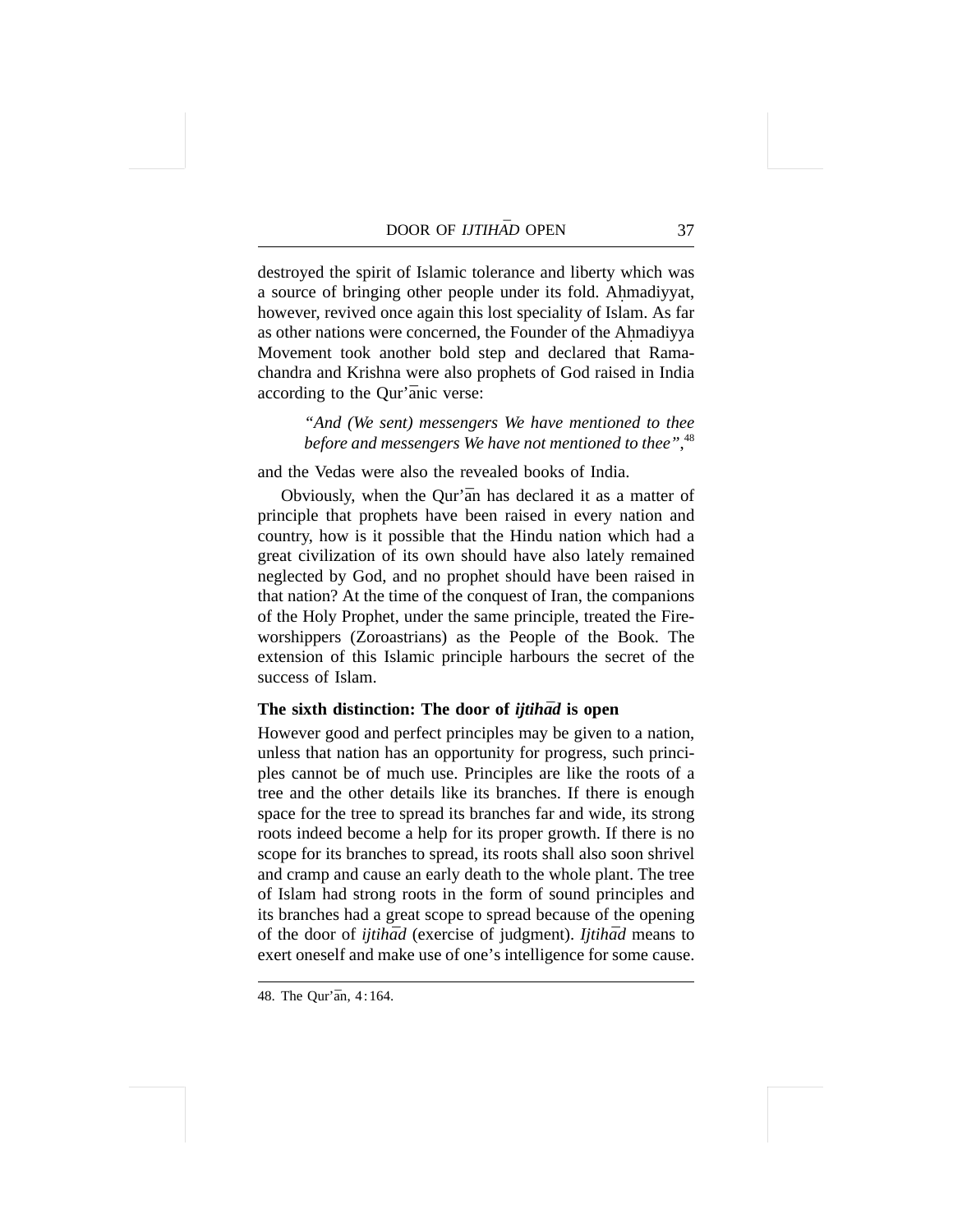This door was kept open in Islam in respect of details of *sharī'ah*. In matters of Law where no details were found in the Qur'an and the Hadith, Muslims could make use of their intellectual faculties for understanding and solving the new problems with which they might be faced from time to time. Islam is a universal religion in its scope and teachings, free from and above all limitations of race, colour and nationality. Although there was no religion to emerge after it, but human needs are limitless and every age, nation and country is faced with new problems for the solution and fulfillment of which human faculties must be utilized. In other words, after the Divine revelation existing in the Qur'an in the form of *wahy jali* or *wahy matluww* (revelation which is recited) and in the Hadīth in the form of *wahy khafī* (inner revelation), man's intellect has been given the status for the working out of laws for human needs.

It is also evident that if no use is made of human faculties, they become obsolete. Thus if Muslims were not guided to make use of their mental powers they would have suffered the same fate. Accordingly as long as they considered the door of *ijtihad* open and made use of their faculties of judgment they made progress in all walks of life. But after the death of some great Imams when the door of *ijtihad* was considered to have been closed, their intellectual powers were also paralysed and their spiritual and material progress quickly came to cease. The Founder of the Ahmadiyya Movement removed this fatal **.** misunderstanding from the minds of Muslims and showed them that the door of *ijtihad* was opened by the Prophet Muhammad himself, and no one else has any right to close it. And none of the four Imams had said anything contrary to it. The world of today has given rise to so many new problems that there is a growing need of rejudication and *ijtihad* in details of Law. By opening the door of *ijtihad* all over again, Ahmadiyyat has in fact opened new vistas for the progress of Islam and the Muslims.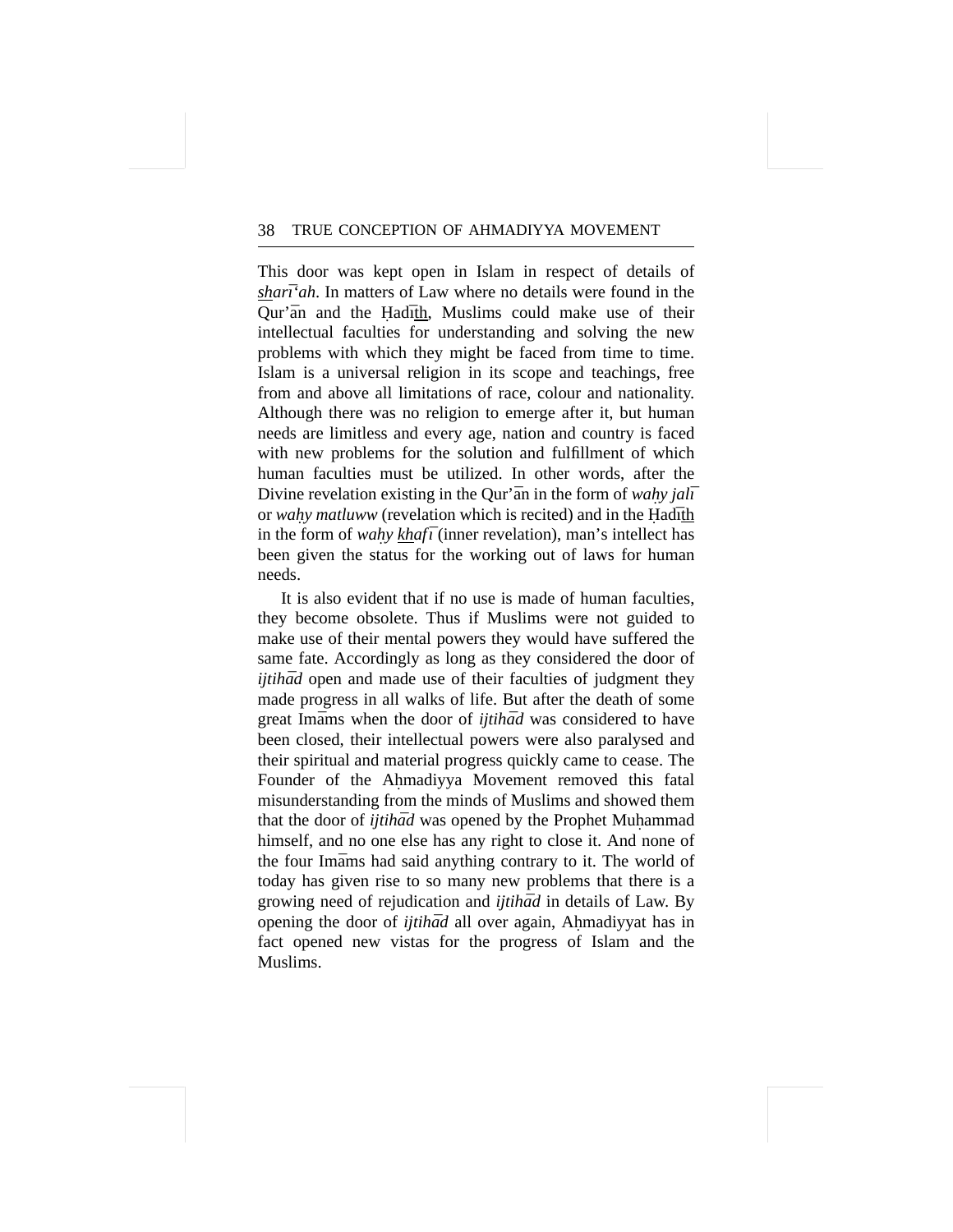# **The seventh distinction: Unity among Muslims**

Islam which taught forbearance and tolerance to the extent that in spite of many vital differences it accepted the Divine origin of other religions, could not foster the feeling of intolerance and narrow-mindedness among its own followers towards one another. It could not teach them that for minor differences they should declare one another *kafir*. The Qur'an has, however, given a clear indication that anybody who accosts another brother Muslim with *assalāmu 'alaikum* (peace be with you) should not be declared an unbeliever:

> *"Say not to one who offers you (Islamic) salutation, Thou art not a believer."* <sup>49</sup>

This means that we have no right to suspect or investigate his behaviour or go into the details of his beliefs for the sake of laying a charge of heresy against him. A person who accosts us with *assalāmu 'alaikum*, in fact, considers himself to be a member of the Islamic brotherhood, and he who includes himself in this brotherhood cannot be turned out of it by anybody else. This is what has been the practice of the Holy Prophet. 'Abd Allāh ibn Ubayy, a great hypocrite and a bitter opponent of Islam who never helped Muslims in their campaigns against the unbelievers and always instigated the enemy against Islam, was accepted as a Muslim by the Holy Prophet for the simple reason that 'Abd Allah outwardly declared himself to be a member of the Islamic brotherhood. The Holy Prophet said the funeral service for him after his death and prayed for him. In one of the reports, the Holy Prophet has said:

"Do not declare the people of your Qiblah as kāfirs."<sup>50</sup>

This means that as long as a person includes himself among the Ahl Qiblah (People of the Qiblah) nobody has any right to denounce him as a heretic. The object of this teaching and the repeated emphasis on this point was to maintain unity among

<sup>49.</sup> The Our'an, 4:94.

<sup>50.</sup> Al-Nihāya of Ibn Athīr, vol. iv, p. 187.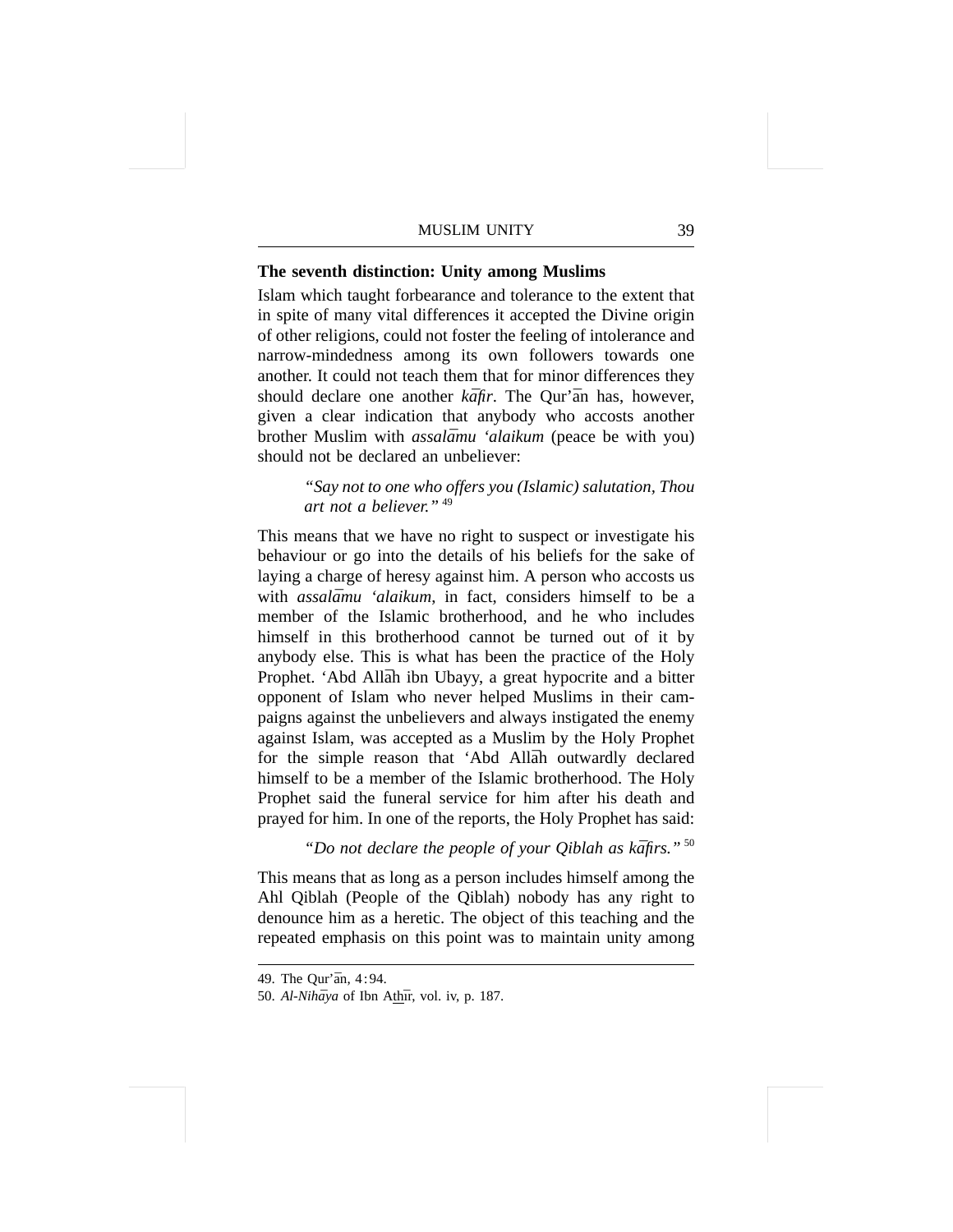Muslims, for unity is the basis of a nations's strength. The nation which is torn within itself can neither make any progress nor face its opponents. The first condition of unity in Islam, therefore, is that its followers should consider one another as brethren. The Holy Prophet also gave various illustrations to make Muslims understand this point. Once he said that Muslims were like one organism; if any part of this organism was injured the whole system was affected.<sup>51</sup> Thus if a group or sect of Muslims was suffering it would affect the whole nation. At another occasion he said that a Muslim should refrain from attacking the life, property or honour of his brother Muslim.<sup>52</sup> Again, once he compared Muslims to a strong wall every part of which contributed to its strength, and if a part was weakened it would bring the other parts to the ground. $53$ 

The object of all this advice was to keep the unity among Muslims intact. The only result of *takfir* (denouncing one another heretics) is destruction. By saying that *difference among my followers is a blessing*, Muslims were actually taught to tolerate differences among themselves; but they made every difference an excuse for *takfūr* and thus struck at the very root of their unity and strength. It was truly said by the Holy Prophet that their enemies would not be able to destroy them unless they destroyed themselves. And that is what Muslims have done to themselves. For minor differences they have declared one another *kafir* and thus shattered to pieces the unity of Islam. It was in 1891 C.E. that the Founder of the Ahmadiyya Movement **.** raised his voice against this habit of *takfir*:

> "Let this be evident that Jesus Christ came for this work and at such a time when Jews were divided into many sects like Muslims … So the Holy Prophet has informed this nation that in the latter ages the same would be their condition and many sects would spring up among them

<sup>51.</sup> Sahīḥ Muslim, *Kitāb al-Birr*, H. No. 66,67.

<sup>52.</sup> Sahīh al-Bukhārī, Kitāb al-Harām.

<sup>53.</sup> Tirmidhī, *Kitāb Shafqat 'ala-l-Muslim*, p. 351.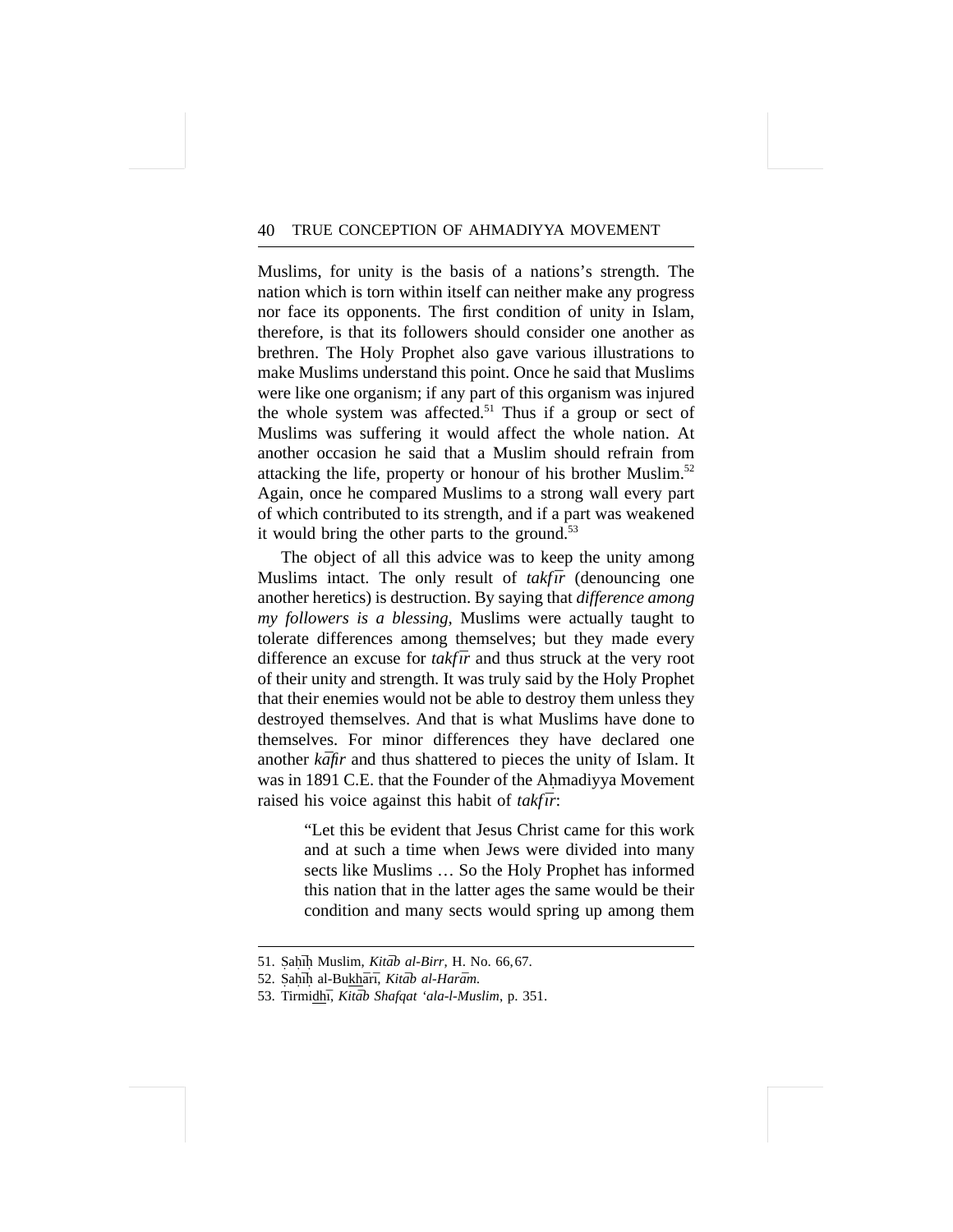… And like Jews one group would consider the other one as *kafir*. And if there were ninety-nine reasons for Islam, just one reason for *kufr* would be considered sufficient to declare others  $k\bar{a}$ fir. So due to mutual *takfūr*, deep hatred, jealousy and enmity would come into play and due to difference of opinion, vindictiveness, rancor and beastly tendencies will prevail among Muslims. And Islamic character which requires a perfect unity as in a single body and is full of mutual love and sympathy would be completely taken away from them. The one would consider the other so strange as not to hesitate to declare the other as  $k\bar{a}$ fir."<sup>54</sup>

The Lahore Ahmadiyya Movement by following such **.** exhortations of the Founder for unity lay particular emphasis on the point that all the followers of the *Kalimah* are Muslims and anybody who declares his faith in the unity of God and prophethood of Muhammad cannot be turned outside the pale of Islam. **.** Such a doctrine is now having a wider influence among Muslims. But as opposed to this, unfortunately, the Qādiānis have made the declaring of all the Muslims of the world *kafirs* a basis of their belief<sup>55</sup>

# **The eighth distinction: The significance of paradise and hell properly explained**

Belief in the punishment or reward for one's actions in another life is common to all religions. But Islam has explained this phenomenon in a scientific manner. For instance, paradise and hell are not only meant for the life hereafter but also they have their beginning in this life:

> *"And for him who fears to stand before his Lord there are two Gardens."* <sup>56</sup>

<sup>54.</sup> *Izālah Auhām* (3rd September 1891 C.E.), pp. 589, 590.

<sup>55.</sup> *The Truth about the Split*, pp. 55-56, 140 etc. The detailed references have been given earlier. — Ed.

<sup>56.</sup> The Qur'an, 55:46.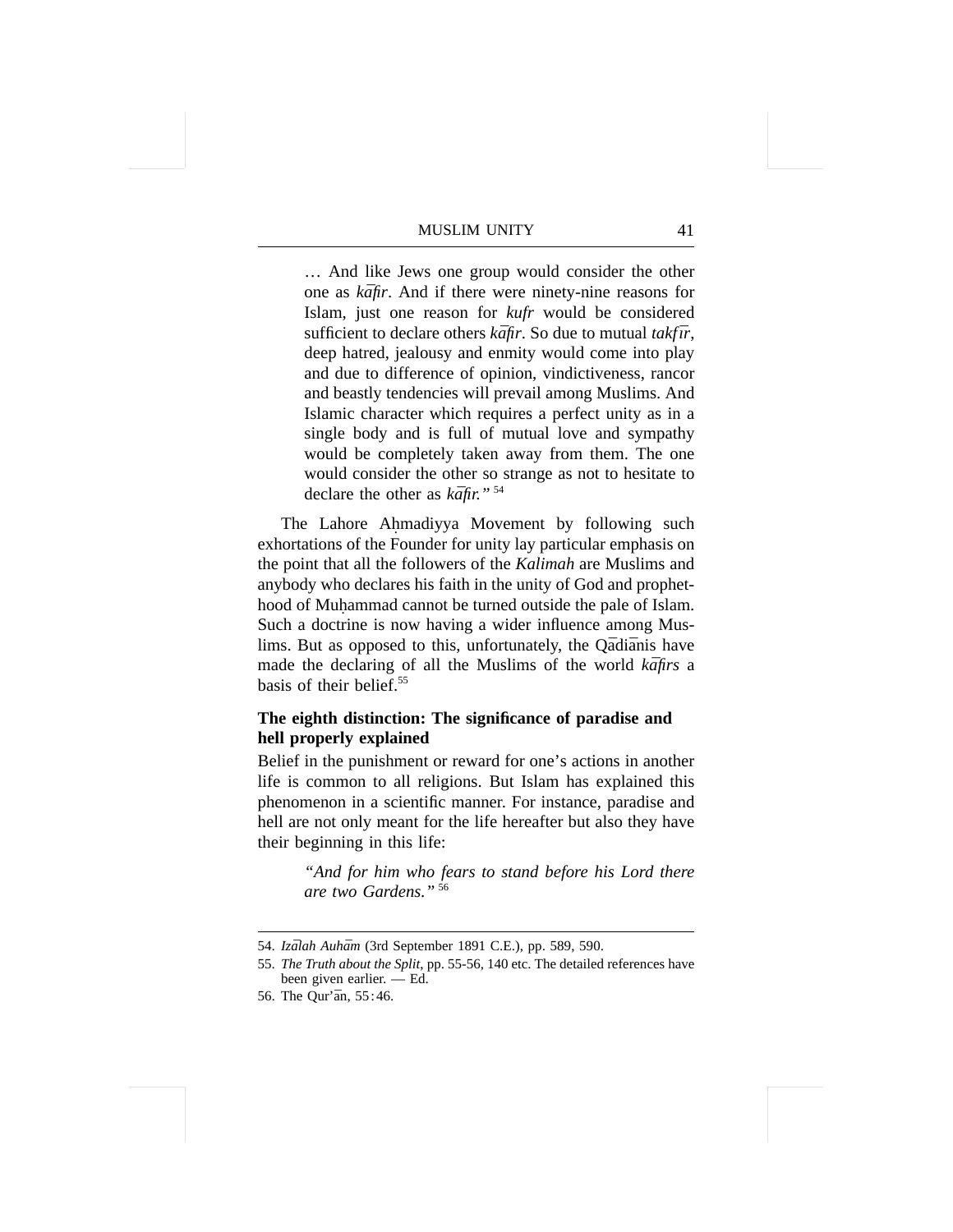The one garden (*jannat*, paradise) is of this life and the other of the life to come. The soul that attains perfection also sees its own paradise in this life. To the contented soul the Our'an says:

*"So enter among My servants and enter My garden."* <sup>57</sup>

Similarly, the fire of hell is described as rising above the hearts of men:

> "It is the fire kindled by Allah, which rises over the *hearts."* <sup>58</sup>

And the hell in the hereafter is just another form of blindness in this life:

> *"And whoever is blind in this world, he will be blind in the Hereafter."* <sup>59</sup>

But these matters remain hidden from the eyes of the common people and only come to light on the day of Resurrection, therefore on that day hell and heaven would become manifest.

> *"Thou wast indeed heedless of this, but now We have removed from thee thy veil, so thy sight is sharp this day."* <sup>60</sup>

Commencement of paradise and hell in this life shows that the reward or punishment in fact (whether we are conscious of it or not) takes place simultaneously with our deeds. Then another point is emphasized: that every action begets results according to whether the doer is a believer or non-believer. If a non-Muslim does a good work the result will naturally be good and if a Muslim does something bad it will have a bad consequence:

> *"So he who does an atom's weight of good will see it and he who does an atom's weight of evil will see it."* <sup>61</sup>

- 59. *Ibid*., 17:72.
- 60. *Ibid*., 50:22.
- 61. *Ibid.,* 99:7–8.

<sup>57.</sup> The Our'an, 89:29, 30.

<sup>58.</sup> *Ibid.*, 104:6–7.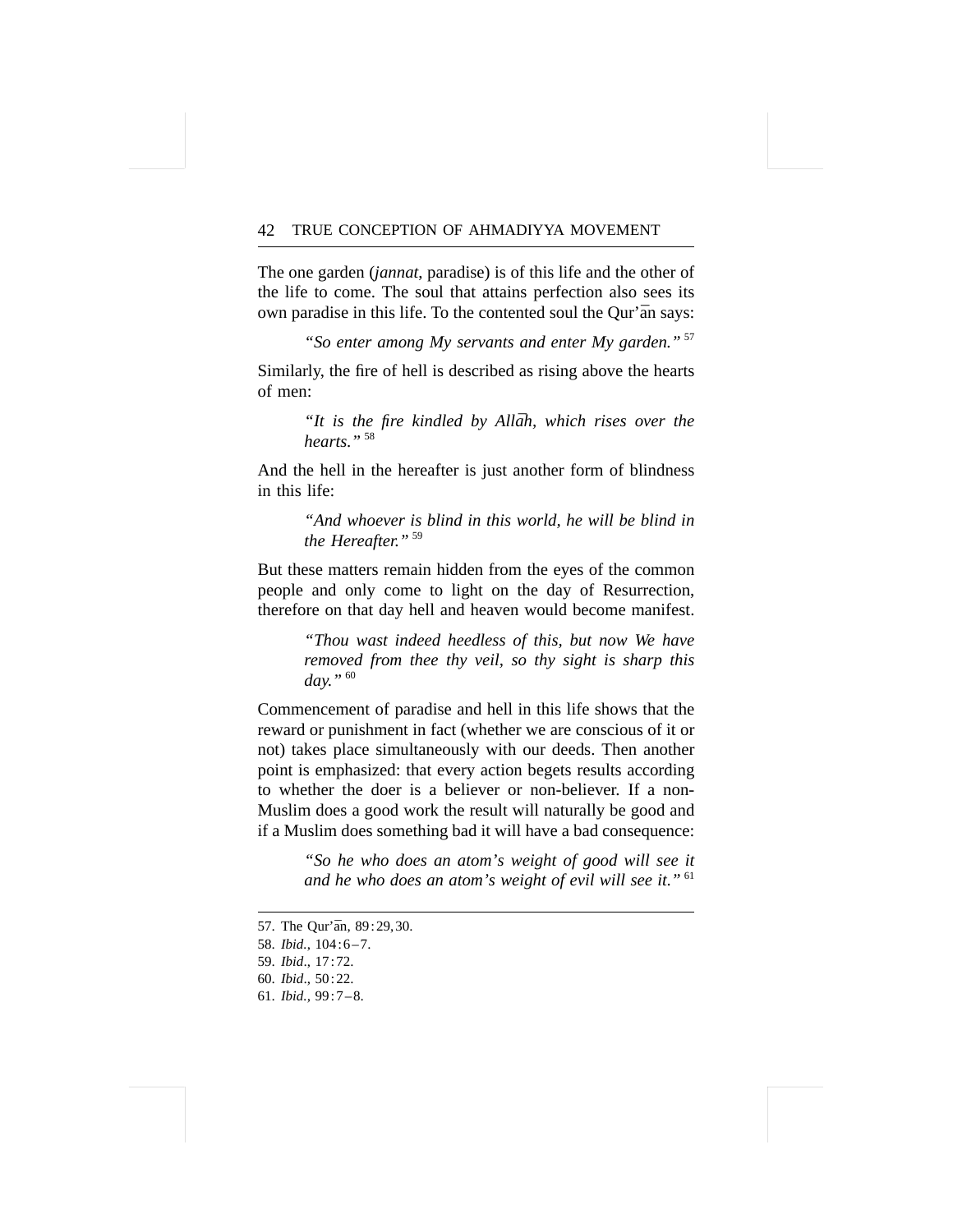Again it has been explained that hell is a place for the purge and betterment of human ills and shortcomings. This is a means of purification of man so that for this progress, he may get another opportunity in the life to come which he has wasted in this life. And because this is only by way of remedy, therefore, sooner or later all the inmates of hell will come out of it. According to a saying of the Holy Prophet a time will come when the morning breeze will be striking against the doors of hell; $^{62}$  and it will become a devastated place. Similarly about paradise it should be remembered that man is capable of making unlimited progress therein. Those who have once entered into it will never be taken out of it again. This makes it abundantly clear that future reward in Islam means various aspects of man's progress, and punishment *('adhab*) the stages of his decline and decadence. But Muslims lost sight of these matters of deep wisdom and thought the *'adhab* and *thawab* only meant for future life of the world. They also thought that non-Muslims did not receive any reward for their good actions, and that Muslims will all go to paradise and the *kafirs* will burn in the fire of hell forever. Ahmadiyyat, however, brought the original teachings **.** of Islam to light and removed all such errors. It also explained that even the worship of God was also meant for man's own advancement, for by worshipping God man in fact tries to come into real contact with God for the purpose of imbuing himself with Divine attributes.

# **The ninth distinction: Theory of abrogation rejected**

There were several other things which Muslims had accepted by mistake although there was no ground for their acceptance. For instance, Muslims had generally come to believe that there were verses in the Qur'an which were abrogated by other Qur'anic verses. And on this point they insisted so much that anybody who did not agree with them was not considered to be a Muslim. A verse can abrogate another verse only when it stands

<sup>62.</sup> For detailed references please consult Maulānā Muhammad Alī's The *Religion of Islam*, Part II, Ch. 6.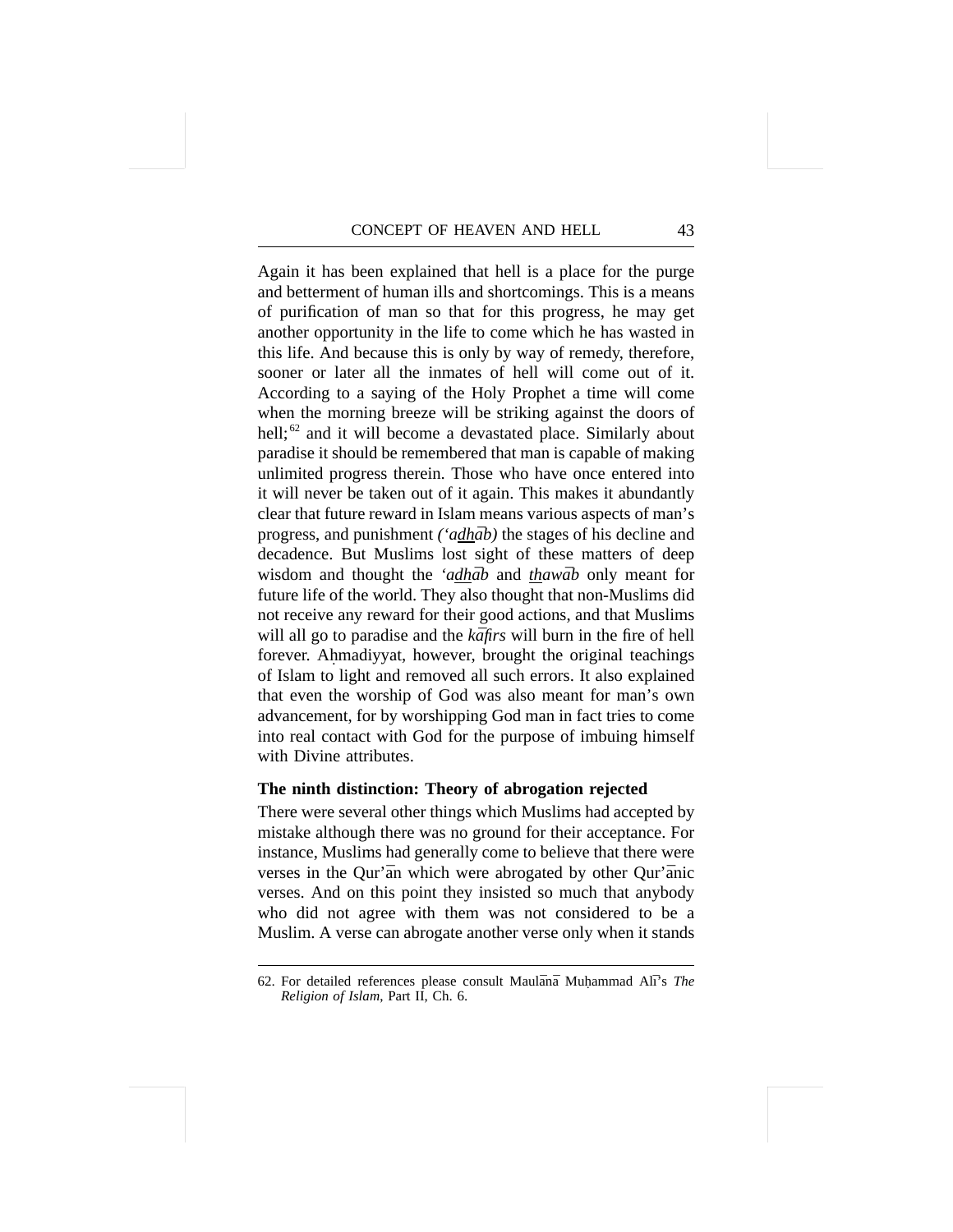in opposition to the other. By accepting such a view it has to be admitted that discrepancy was found in the Qur'an whereas the Our'an clearly indicates:

> *"And if it were from any other than Allāh they would have found in it many a discrepancy."* <sup>63</sup>

Thus to accept discrepancy in the Qur'an is to accept it from any other source than Allāh. This is where this wrong belief had led the Muslims. But they kept on adhering to such an erroneous doctrine till it was removed by the Founder of the Ahmadiyya Movement, who made it clear that there was no **.** verse in the Qur'an which has been abrogated by another verse, nor does the Qur'an mention anything like that. Verses<sup>64</sup> from which such a conclusion was drawn only refer to the abrogation of some of the commandments, *i.e.* previous *shart'ahs*. It was in this way that the dignity of the Qur'an was manifested and established.

# **The tenth distinction: Faith in the dominance of Islam**

Besides what has been mentioned above there are also other matters in which Ahmadiyyat has differed from other Muslims **.** but none of these differences is related to problems of jurisprudence *(Fiqh)*. It is evident from the foregoing remarks that wheresoever Ahmadiyyat has differed from other Muslims it is **.** only in its efforts to restore the original beauty and simplicity of Islam, to make Islam a rational, scientific and progressive religion once again so that its influence may penetrate deep into the hearts of men and so that Islam may rise once more in the world. The Christian scholars have laboured to show that the Ahmadiyya Movement is the result of the contact of European **.** civilization with Islam. But in the history of modern India we find two separate movements among Muslims. The one started by Sir Sayyid Ahmad Khan of Aligarh and the other by Mirza Ghulām Ahmad of Qādiān. The work done by Sir Sayyid

<sup>63.</sup> The Our'an,  $4:82$ .

<sup>64.</sup> *Ibid*., 2:106; 16:101.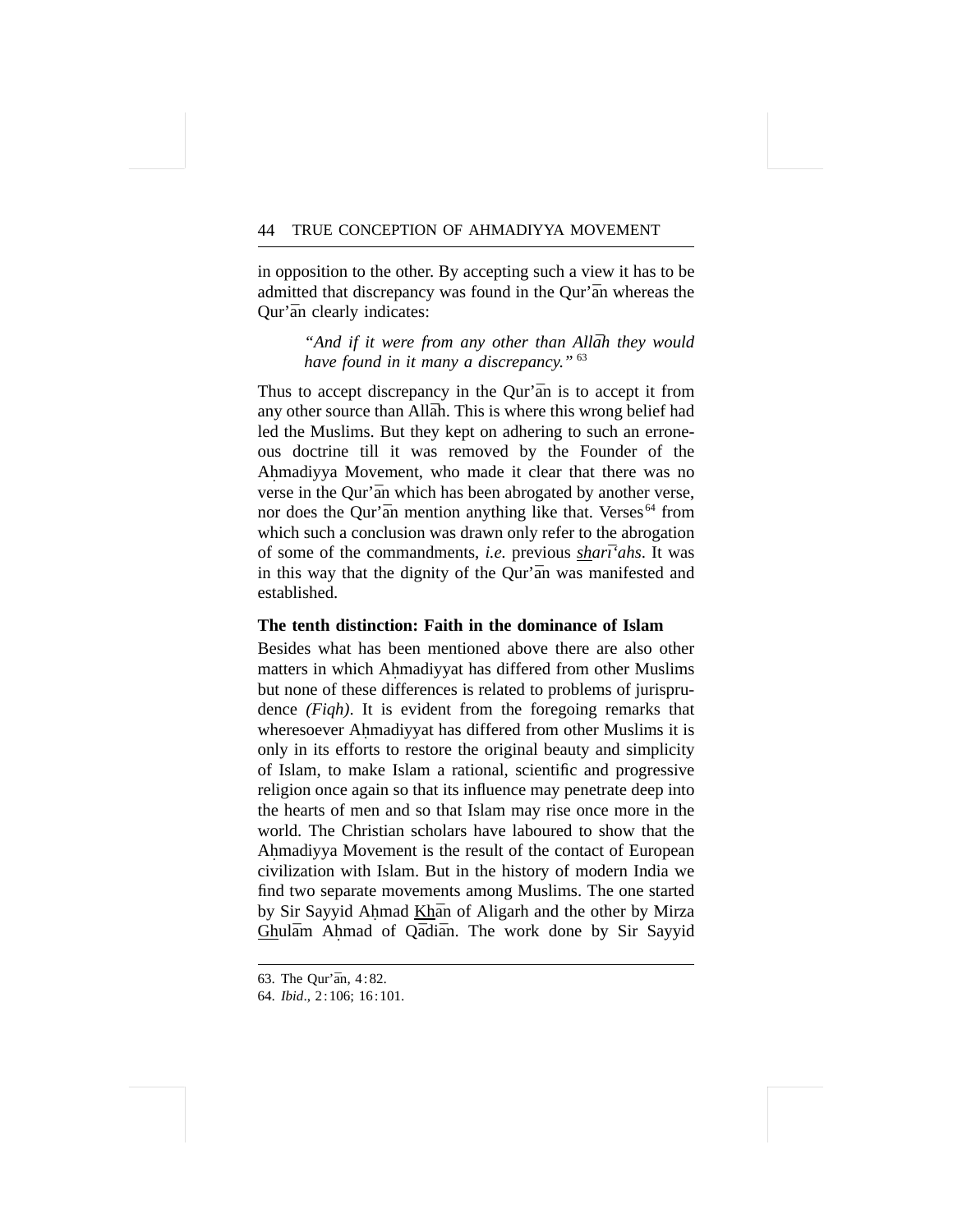towards educating Muslims is unique in its own way and nobody should deny its manifold advantages to Muslims. But as far as his religious views are concerned, which are sometimes stigmatized as *naturiyyat*, they mark a clear distinction between the two movements. Sir Sayyid and Hazrat Mirza Ghulām Ahmad both tried to solve problems facing Islam today in a **.** rational way. But the religious movement of Sir Sayyid very often took the turn of slavish imitation of the European thought while the movement initiated by Hazrat Mirza had in view the conquest of Europe for Islam. The object of the former movement was also to save Islam from the onslaughts of the West but in this effort Islam was subjected to modern trends. But the latter Movement not only wanted to save Islam but also wanted to see it a triumphant religion of the world. This is not a mere presumption. The late '*Allāmah* Shiblī Nu'mānī, who was one of the great admirers of Sir Sayyid, writes about him:

> "This new thought is of two kinds. Either we find the same rotten stuff or far-fetched problems and arguments originated by the later Ash'arites, or every European belief or thought is regarded to be the only right standard of judgment. The Holy Qur'an and the Hadith is later on dragged in to harmonize with these ideas." <sup>65</sup>

In the writings of Sir Sayyid the Qur'an is *ipso facto* subjected to the European ideology but Hazrat Mirza wants Europe to **.** kneel down before the Qur'an. Sir Sayyid's movement may be regarded a result of the impact of European thought on Islam in India but this is not true about the Ahmadiyya Movement. It **.** has, on the contrary, helped to remove the effects of European thought on Muslims' minds. It is in fact a panacea for the poison which the materialistic civilization has brought to the world of Islam. The Founder had a great passion for seeing the cause of Islam dominant in the world. Before his advent Islam in Indian Sub-continent was attacked from three sides. The attack of atheism and materialism in the form of European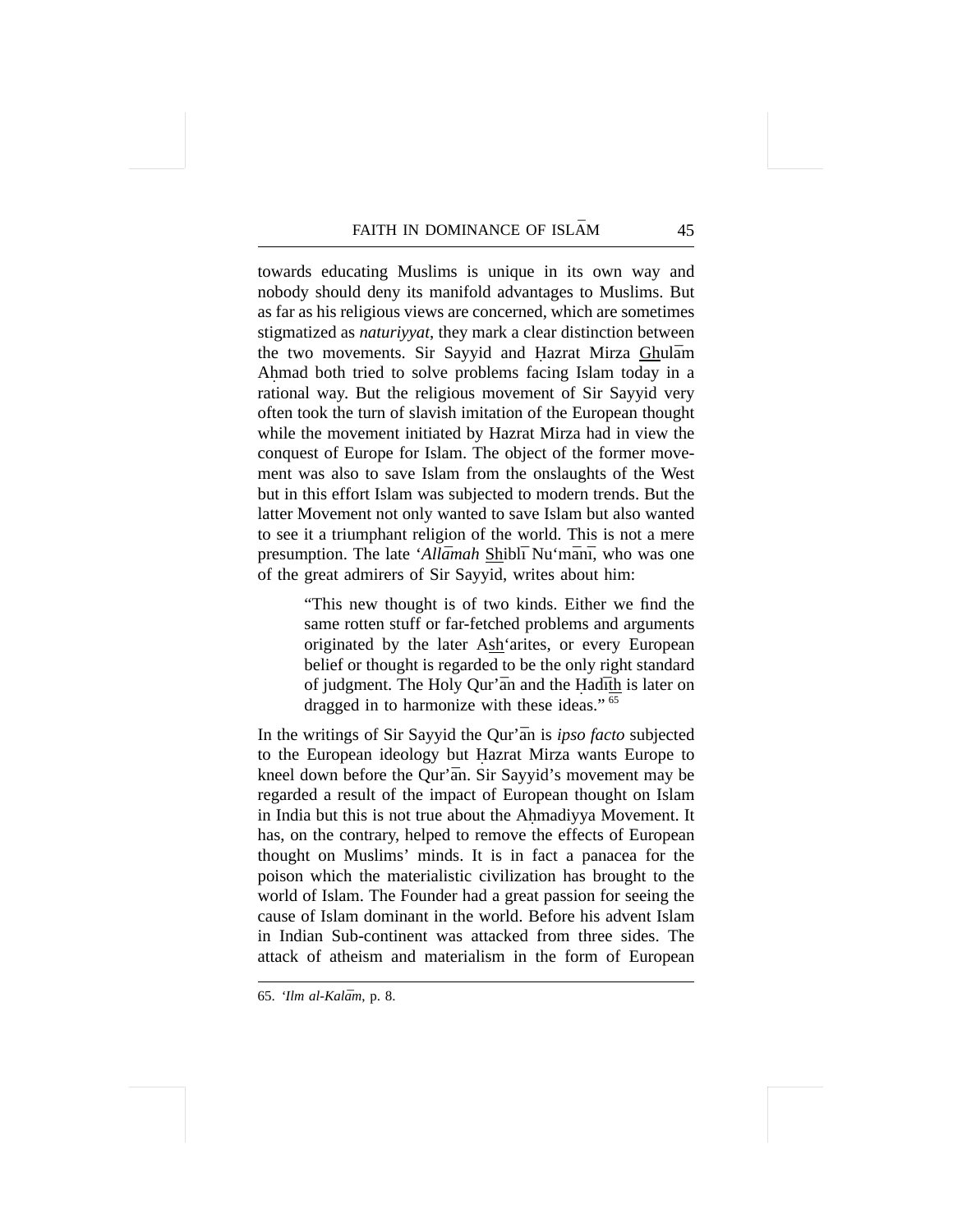thought, the attack of Christian missionaries and the attack of the new Hindu sect  $\bar{A}$ rya Sama $\bar{i}$ . Whatever Muslims were doing in their defence was quite ineffective. Sir Sayyid came forward to save Muslims from the influence of modern education but he was himself swayed by it and thus he wanted to make an apologetic compromise with it. One or two other persons also stood against the onslaught of Christian missionary activities, but on the whole Muslims remained passive and the Christian missionaries became more severe and menacing in their attacks against Islam. And as to the attack of the  $\bar{A}$ rya Sama $\bar{a}$  nobody seemed to care for the defence of Islam.

It was at this time that Hazrat Mirza Ghulām Ahmad came to the forefront to uphold the cause of Islam. He not only defended Islam but also took an offensive against all these hostile forces within a short time. This made a great change in the circumstances and the invaders themselves were put to their defence. In short, every Ahmad<del>i</del> harbours a feeling in his heart to see Islam a dominant religion in the world. He is fully convinced that, however slender the outward chance may be, Islam will flourish and dominate the world. It is because of this faith and enthusiasm that he is ready to sacrifice his all for this object. There lies the secret of the success of Ahmadiyya **.** Movement in its preaching of Islam.

In brief, Ahmadiyyat is not a sect distinguished on minor **.** differences of *Sharī'ah* from other Muslim sects. It is rather above all these petty differences. It is a movement for the spread of Islam and towards this its whole efforts are directed. It has done its best to remove all misconceptions about Islam which were a hindrance in the way of its propagation and progress. For this the Ahmadiyya Movement has sometimes **.** differed from the current thought of Muslims and only this makes it differ from other Muslim sects. Such differences are not in fact internal but they only relate to those matters which are connected with the propagation and progress of Islam in the world. The Holy Prophet has himself described this age as the "age of corruption" when Islam will be set on a wrong track by